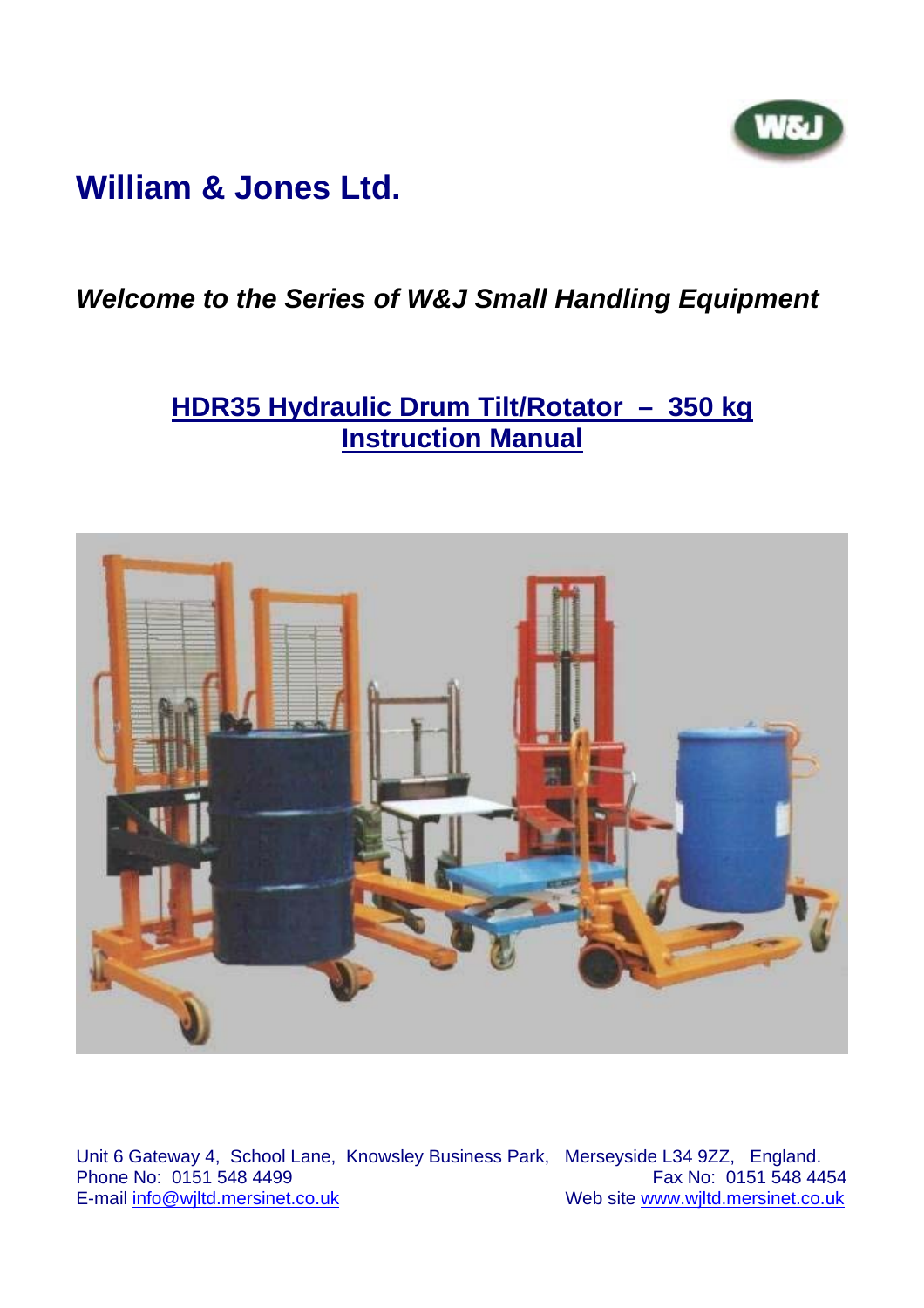

## **Instruction Manual**

| <b>SECTION</b> | <b>CONTENTS</b>                        |  |
|----------------|----------------------------------------|--|
| 1              | Introduction                           |  |
| $\overline{2}$ | Loading and the Use of Equipment       |  |
| 3              | <b>Routine Maintenance</b>             |  |
| 3.1            | <b>Brake</b>                           |  |
| 3.2            | Castors/Wheels                         |  |
| 3.3            | <b>Hydraulic Cylinder and Oil Seal</b> |  |
| 3.4            | Lubrication                            |  |
| 3.5            | Clean                                  |  |
| 3.6            | <b>Others</b>                          |  |
| 4              | <b>Coverage and Parts Supply</b>       |  |

#### **DECLARATION OF CONFORMITY**

 This machine complies with the essential Health and Safety Requirements relating to the Design and Construction of Machinery as defined within "The Supply of Machinery (Safety) Regulations 1992"

Signed on Behalf of :

### **William & Jones Ltd.**

Director: William Chu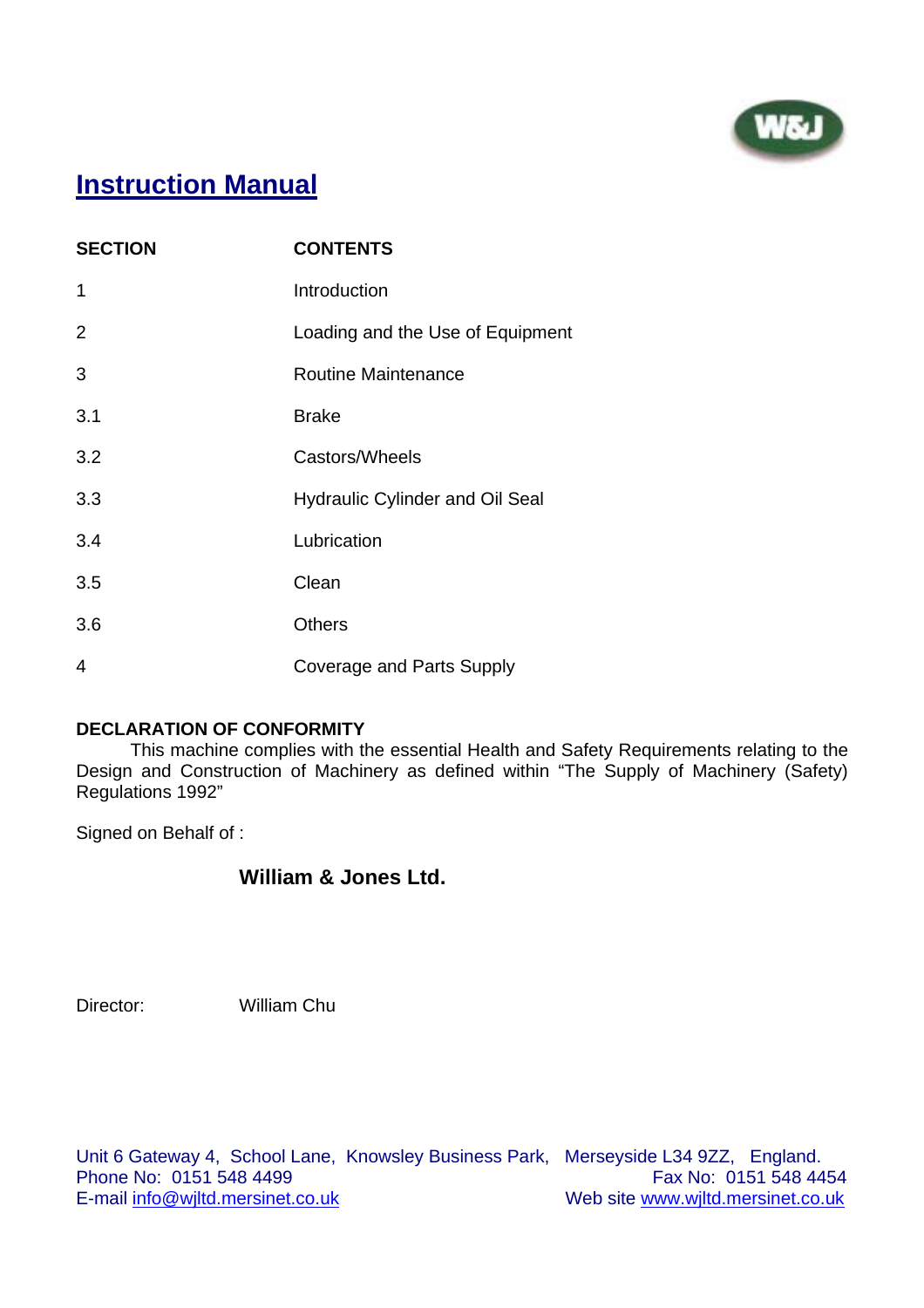

# **Hydraulic Drum Tilt/Rotator (Model HDR35)**

## **Introduction**

- **W&J Manual Drum Lifter/Rotator** Is Specially Designed for Lifting, Lowering, and Transporting Drums (ie., Steel, Plastic and Selected Fibre Drums) and also 360° Rotation of 210 Litres Steel, Plastic and Fibre Drums.
- Without Using Fork Lift Truck, **W&J Manual Drum Lifter/Rotator** Provides an Easy and Effective Method for Placing, Removing and Handling Drums on and from Pallets, Stillages, Scale…etc..
- **W&J Manual Drum Lifter/Rotator** Is Constructed with Robust and Welded Steel.
- Drum IS Situated in Vertical Position and Gripping Unit Holds It Tightly. Hand Operated Handle for Lifting and/or Lowering. Heavy Duty Hydraulic System is Included for Safety Purpose.

### **Memo**

- Cap. 350 kgs
- Lift Height 1350 mm
- Manually Operated Hydraulic Pump Lifting System
- Overall Size (mm): 900 (W) x 1220 (L) x 1980 (H)
- Floor Lock Included as Standard
- Unladen Weight Approx. 200 kgs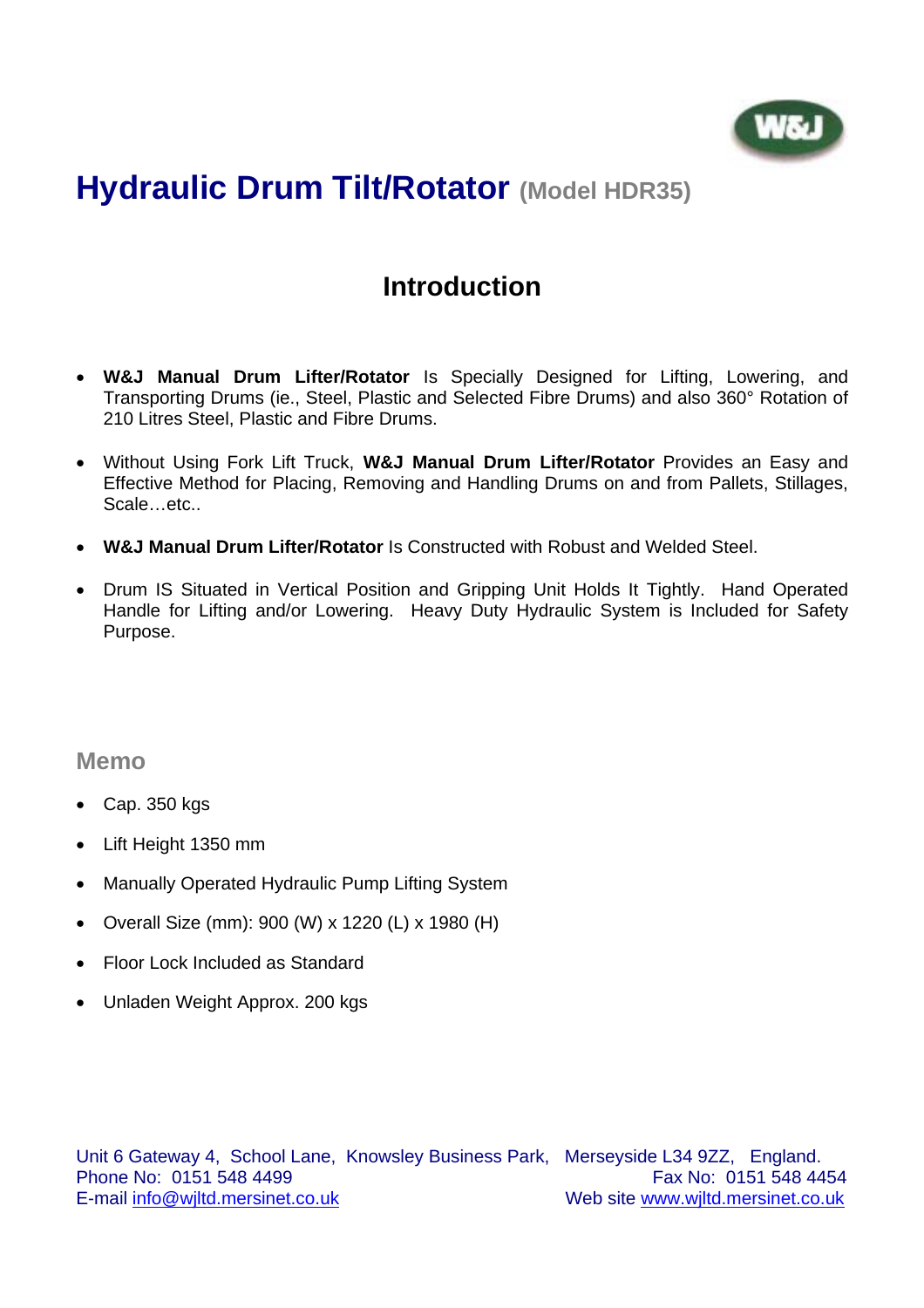

# **Hydraulic Drum Tilt/Rotator (Model HDR35)**

- **A** Mast
- **B** Push Handle
- **C** Hand Pump & Pull Handle (For Lifting Drum)
- **C1**  Releasing Lever (For Lower Drum)
- **E** Twin Wheel Brakes
- **F** Swivel Castors Dia. 175 mm with Foot Gruards
- **G** Manually Rotation Controller
- **H** Legs (Frame base)
- **I** Fixed Wheels Dia. 175 mm
- **J** Gear Unit (Gear Ratio 1:60)
- **K** Gripping Unit
- **L** Adjustable Screw (For Adjusting the Position of Gripping Unit)
- **M** Drum Base Supporter
- **N** Single Lifting Chains
- **O** Ring of Drum
- **P**  Clamping System





# **Hydraulic Drum Tilt/Rotator (Model HDR35)**

Unit 6 Gateway 4, School Lane, Knowsley Business Park, Merseyside L34 9ZZ, England. Phone No: 0151 548 4499<br>
E-mail info@wiltd.mersinet.co.uk<br>
Web site www.wiltd.mersinet.co.uk Web site www.wjltd.mersinet.co.uk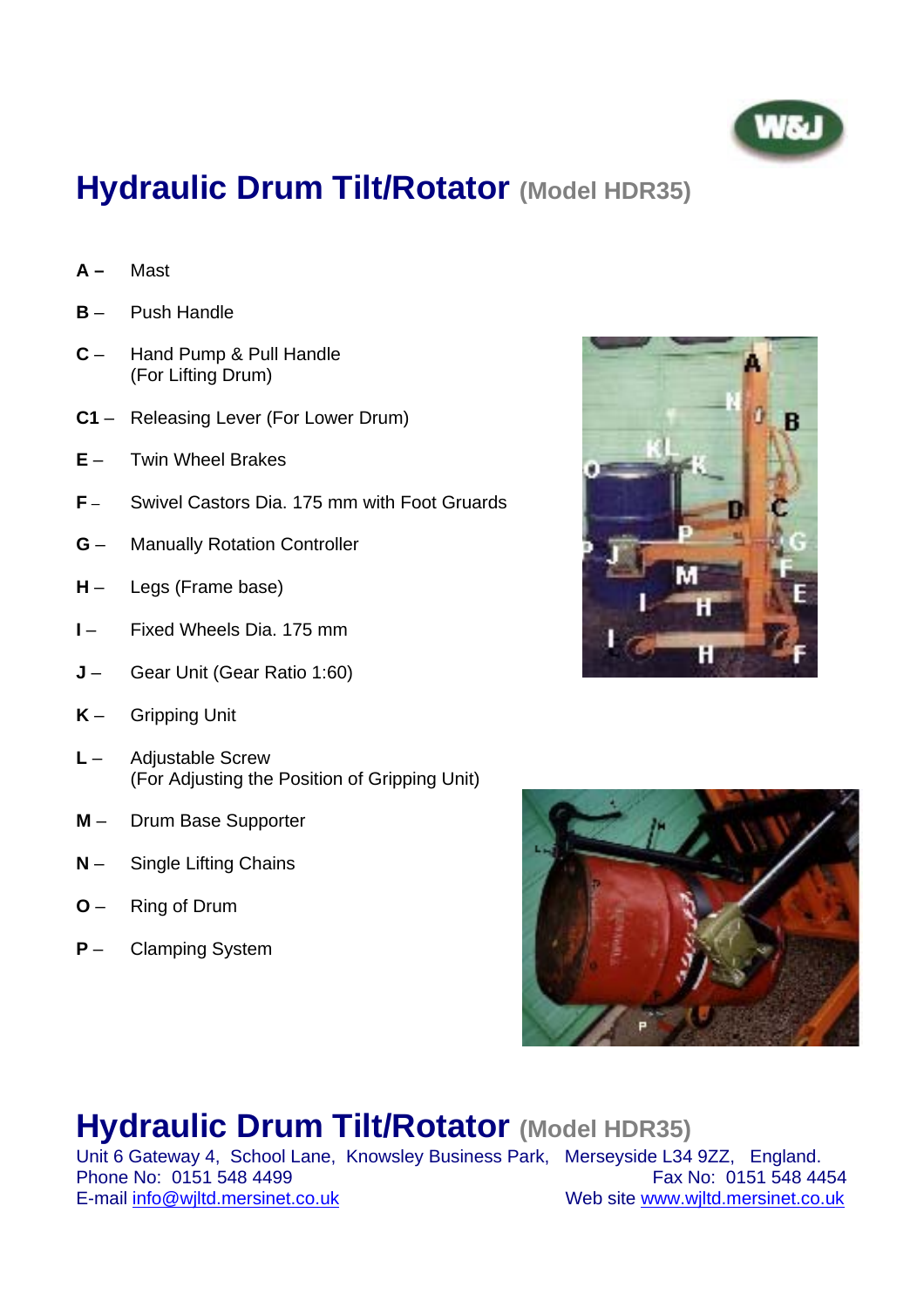

## **Operation Instructions**

### *DO NOT AND ALWAYS:*

- Do not Overload Beyond Laden Capacity
- Do not fully Release the Release Knob While Loading
- Do not Work and/or Stand Under Drum While Lifting
- Always Use Brakes for Security Reason
- Always Tighten **"P"** Before Lifting or Rotation
- Always Operate the Drum Tilt/Rotator on Level Ground
- Always Ensure the Screw of Gripping Unit is Secured Before Lifting or Rotation
- Always Ensure Load is Secured Before Moving
- Always Keep Drum in the Lowest Position While Moving

#### *Lifting:*

- 1. Make Sure the Drum is Situated in Vertical Position
- 2. Move Drum Tilt/Rotator Approaching the Drum
- 3. Use Brakes for Security Purpose
- 4. Turn Valve **"D"** Clockwise to Lift the Drum
- 5. Descending the Release Lever **("C1")** in Hand Pump Handle **("C")** Until **"K"** Higher than the Ring of Drum
- 6. Manually Operate/Screw **"K"** to Grip Ring of Drum. For Security Purpose, Make Sure the Screw is in a Tighten Situation.
- 7. Manually Tighten **"M" and "P"**
- 8. Hand Pump **"C"** (Approx. 100 mm to the Ground)
- 9. Manually Operate **"M"** to Hook Up the Bottom Ring of Drum
- 10. Release Brakes for Moving

*Rotating: (Steel and Certain Plastic Drums Only. Fibre Drums Require Lashing System)*

- 1. Make Sure the Drum is in a Tight Position
- 2. Hand Pump **"C"** for Lifting Drum to the Required Height
- 3. Swivel **"G"** to the Required Degree (Allow 360°)

#### *Lowering:*

- 1. Secure Brakes Before Lowering
- 2. Make Sure the Drum is Situated in Vertical Position
- 3. Pull the Release Lever **("C1")** for Descending the Lift Smoothly to Lower the Drum
- 4. Release **"M"** While Lowering Position is in Approx. 100 mm
- 5. Keep Releasing **"D"** Anti-Clockwise Until Drum Touch Ground Securely
- 6. Release **"K"** Manually
- 7. Release Brakes for Moving

# **Hydraulic Drum Tilt/Rotator (Model HDR35)**

|                                  | Unit 6 Gateway 4, School Lane, Knowsley Business Park, Merseyside L34 9ZZ, England. |
|----------------------------------|-------------------------------------------------------------------------------------|
| Phone No: 0151 548 4499          | Fax No: 0151 548 4454                                                               |
| E-mail info@wiltd.mersinet.co.uk | Web site www.wiltd.mersinet.co.uk                                                   |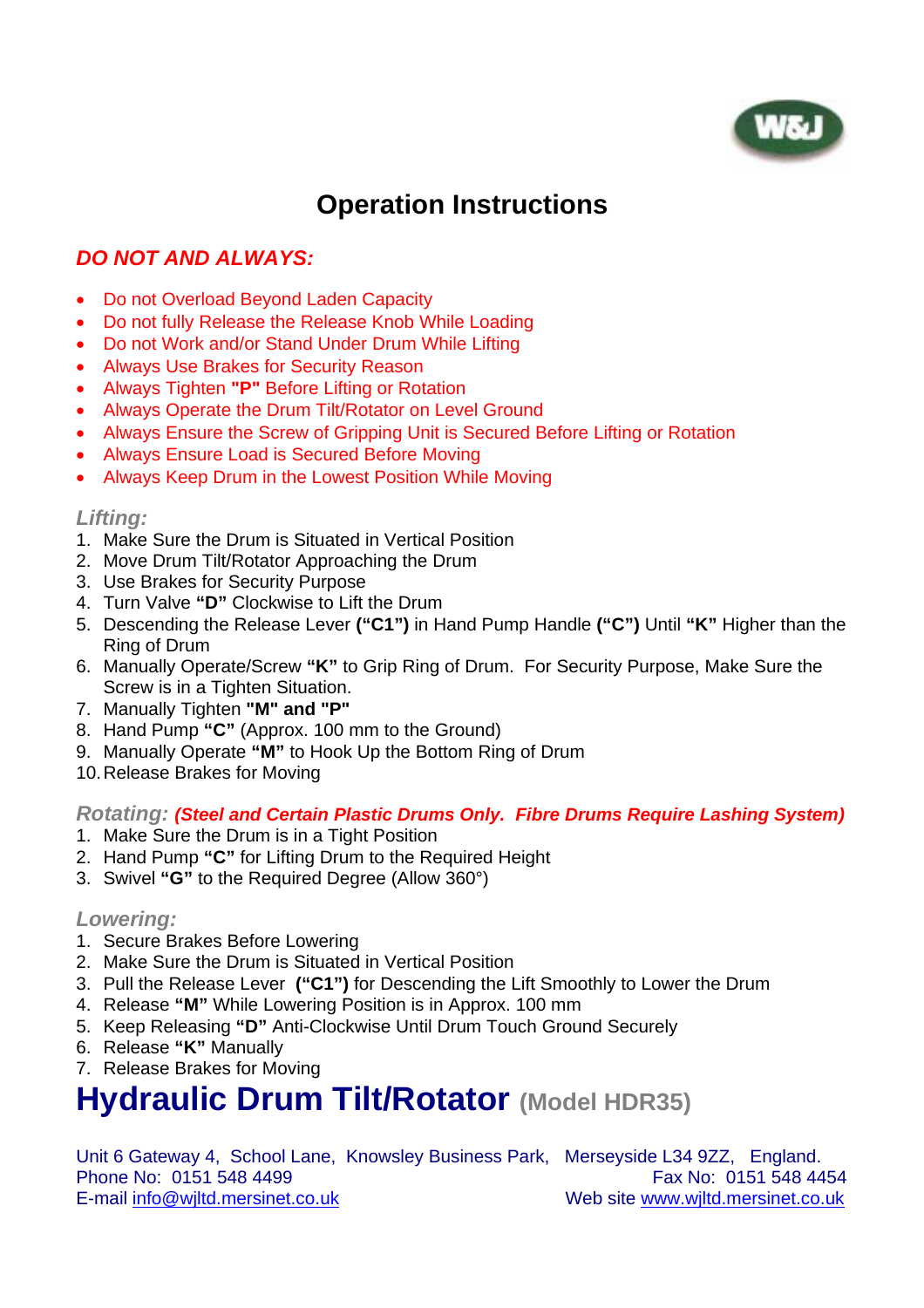

### **Routine Maintenance**

#### **Brake –** Check Brakes Regularly and Make Sure Brakes are Always in Working Condition.

**Castors/Wheels –** Check Castors/Wheels Regularly and Make Sure they are in a Good Condition.

#### **Hydraulic Cylinder and Oil Seals –** Check If Any Oil is Leaking Regularly. **Replace Oil Seal If Necessary. Refill with Standard Hydraulic Oil such as Shell Tellus 27.**

**Lubrication –** Brush a Little Amount of Grease Inside of Masts Every 3 Months.

**Clean –** Use Cloth or Paper Tower to Clean the Equipment

**Drum Gripping Unit –** Check Drum Gripping Unit Regularly and Make Sure the Gripping Unit is in a Working Condition.

#### **Gear Box and Gear Oil Checking –** Check Window on Front of Gear Box is 3/4 Full at All Times**.**

 Pull out Yellow Pin from Yellow Cap to Check the Level of Gear Oil and Refill Oil into The Gear Box.

 To Change Gear Oil, Open Screw with Allen Key on Outside Bottom (Screw by Itself) and Drain Oil. Return Screw and then Refill Gear Oil from Yellow Cap. Gear Oil Need to Be Changed After About the First 300 Hours and then Every 2500 Hours.

**Refill/Change with Standard Mobil Gear Oil** 

## **Hydraulic Drum Tilt/Rotator (Model HDR35)**

Unit 6 Gateway 4, School Lane, Knowsley Business Park, Merseyside L34 9ZZ, England. Phone No: 0151 548 4499 **Fax No: 0151 548 4454** E-mail info@wjltd.mersinet.co.uk Web site www.wjltd.mersinet.co.uk